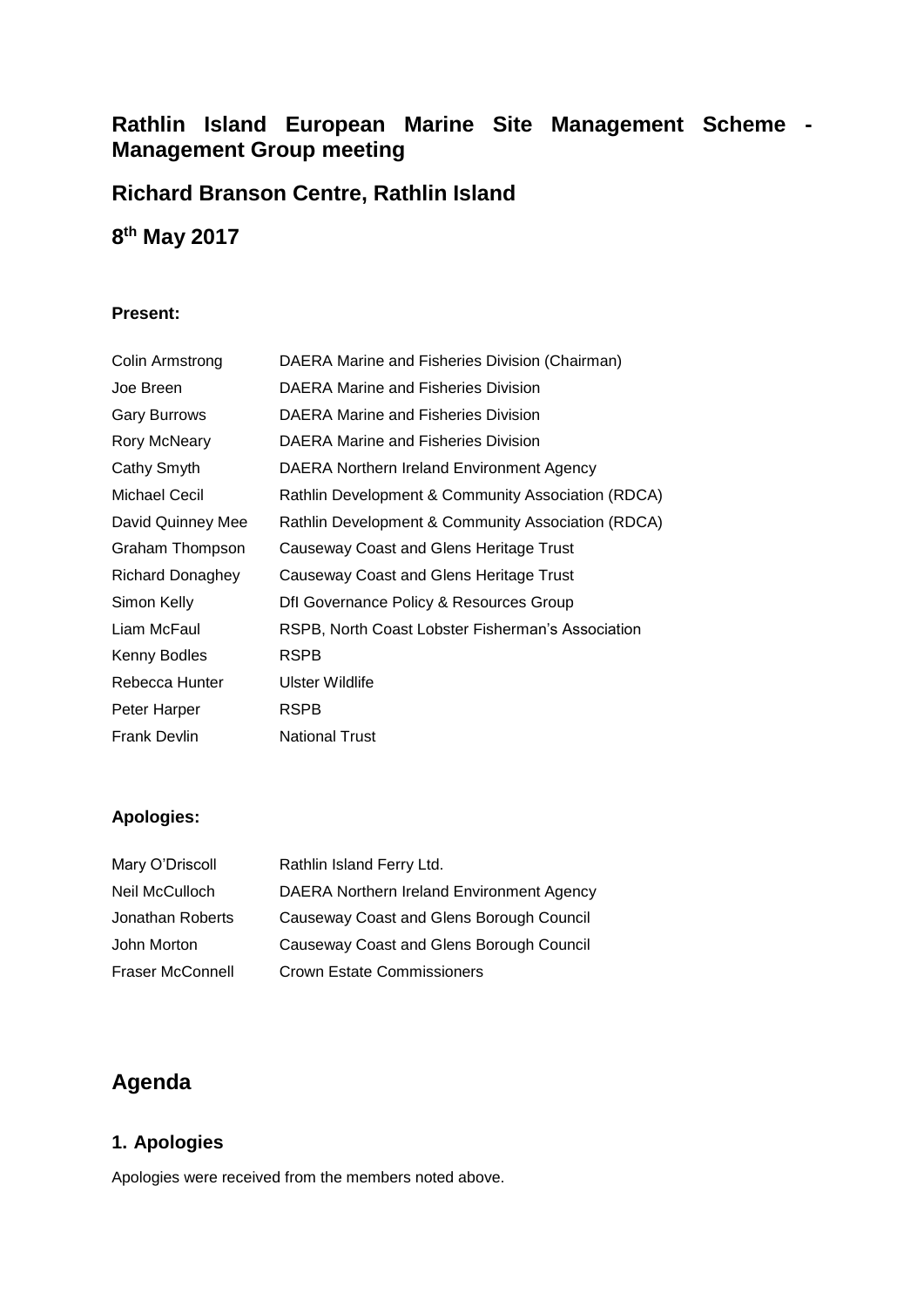# **2. Agree minutes of previous meeting (31st October 2016)**

All members agreed that the minutes of the previous meeting were accurate.

### **3. Matters arising from previous minutes**

Colin Armstrong reviewed progress on the actions from the last meeting:

- *1. Joe Breen to circulate a map of Rathlin Island's sea caves to Liam McFaul in order to get local place names for these features.* **Achieved.**
- *2. Rathlin Island EMS-MG to consider the need for additional representation on the Rathlin Island EMS-MG and amendments to the Terms of Reference.* **Action - Colin Armstrong will consider additional membership of Rathlin Island EMS-MG and speak to the group at the next meeting.**
- *3. Kenny Bodles to consider options for obtaining dedicated volunteers to extend the monitoring effort into 2017.* **Achieved.** Colin Armstrong asked the RSPB whether they felt it was necessary to introduce management measures to reduce bird disturbance around Bull Point. Kenny Bodles explained that it was evident from the 2016 trial that the data was not sufficiently robust to make that assessment, but that there were concerns about staff capacity. There were early indications that some boat activity may disturb, with one vessel late in the season approaching close to the cliffs beneath the seabird centre. During the summer of 2017, 10 days monitoring of bird-boat interactions will be undertaken between mid-June and August, with additional measures in place to record incidents during the week where resources allow.
- *4. Liam McFaul to set up a meeting with the North Coast Lobster Fishermen's Association, to include discussion of the Beirne Point proposal.* **Discussed under agenda item 4.**
- *5. David Quinney Mee (RDCA) and Graham Thompson (CCGHT) to discuss the proposals for a predator eradication or control programme, and then to meet with DAERA representatives.* **Discussed under agenda item 5.**
- *6. Michael Cecil to consider speaking to the management group about the refugee crisis in the Mediterranean/Aegean and suggest possible ways to engage with and support relief operations.* **Discussed under agenda item 7.**

Colin Armstrong also asked the RDCA for an update on the production of seal signage. David Quinney Mee said that the sign was not in place as there was an issue with planning permission. The foreshore at Mill Bay is within an ASSI and may require a statement from NIEA to state that it has no concerns. Simon Kelly advised that signage may qualify as permitted development but only up to a certain size.

Colin Armstrong also said that since the October 2016 meeting, the paperwork on the proposed scheduling of *HMS Drake* had been completed.

### **4. Update on Management Scheme actions (Colin Armstrong, DAERA)**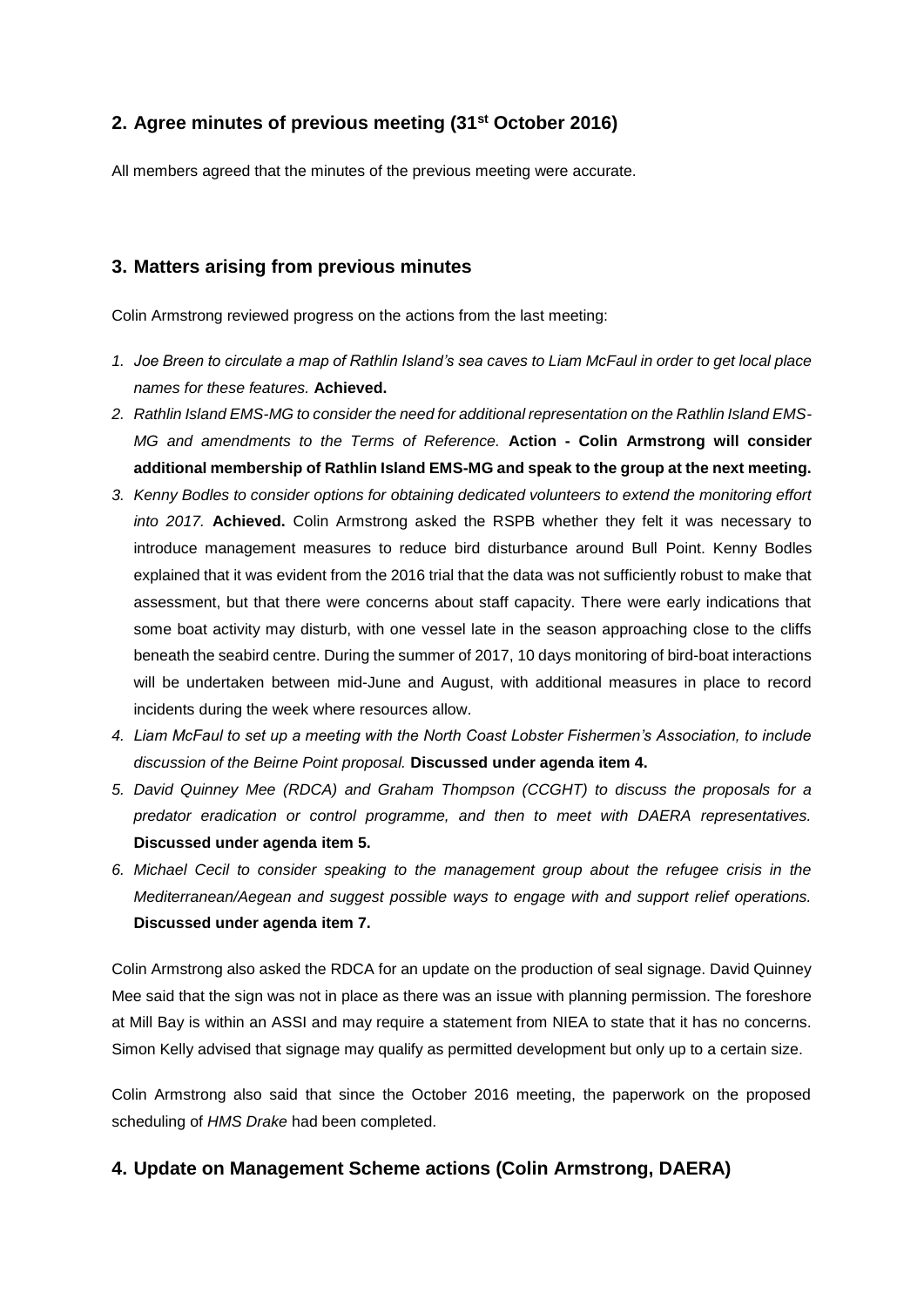Colin Armstrong introduced the update by emphasising the additional importance now being given to the European Site management plans. When the previous Executive had consulted on a Programme for Government (PfG), it was evident that there was a move toward an outcome-based approach. Outcome two is: '*We live and work sustainably, protecting the environment*'. For European protected sites, areas are considered well protected when the habitats and species which underpin their designation are in favourable condition, with the risks to their status being effectively managed.

The Executive will now ask for quarterly updates on progress toward achieving this outcome. Colin explained that the introduction of designated anchorages and new fisheries measures to control the use of mobile fishing gear (January 2017) within Rathlin Island Special Area of Conservation (SAC), are cited as examples of the success of this management group. What was at one time a voluntary agreement to avoid using mobile fishing gear within the protected boundary has become mandatory in legislation. Colin stated that the group would now focus its efforts on introducing effective predator control. Stakeholders are engaged and understand the importance of the group; its work is valued and is now getting higher profile. A natural environment brings income to the island and contributes to society's wellbeing; the importance of mental health is now better recognised and is a high level government target.

The proposal for a hand gathered fishery at Beirne Head has not, to date, being given much emphasis but the time is now right to promote sustainable fishing (pot fishing, aquaculture etc.) under the European Maritime and Fisheries Fund (EMFF). Colin proposed opening a discussion with NIFPO regarding the fishing actions on the management plan.

**Action – DAERA Marine & Fisheries to speak to NIFPO regarding the promotion of sustainable fishing around Rathlin Island.**

# **5. Rathlin Predator Eradication Programme and Geese Management Plan (Richard Donaghy, CCGHT)**

Colin Armstrong confirmed that CCGHT had been resourced to work on the predator control programme through the DAERA NIEA Challenge Fund.

Richard Donaghy explained that £12,000 had been used to update aspects of the original plan (legislation on traps, current costings etc.), however, the methodology remained the same. CCGHT has been able to dispel islander's concerns that the programme would result in many dead rats lying around the island and also address biosecurity issues. He confirmed that traps would not be used in gardens but set in discrete areas. The results from the Lundy Island case study had been of great assistance.

CCGHT has also employed *Allen and Mellon Environmental* to undertake a greylag geese study and to work with land owners to ascertain the main issues. The main outcome will be a further one year study to grasp the population size and migrations of these birds within the context of populations from Islay,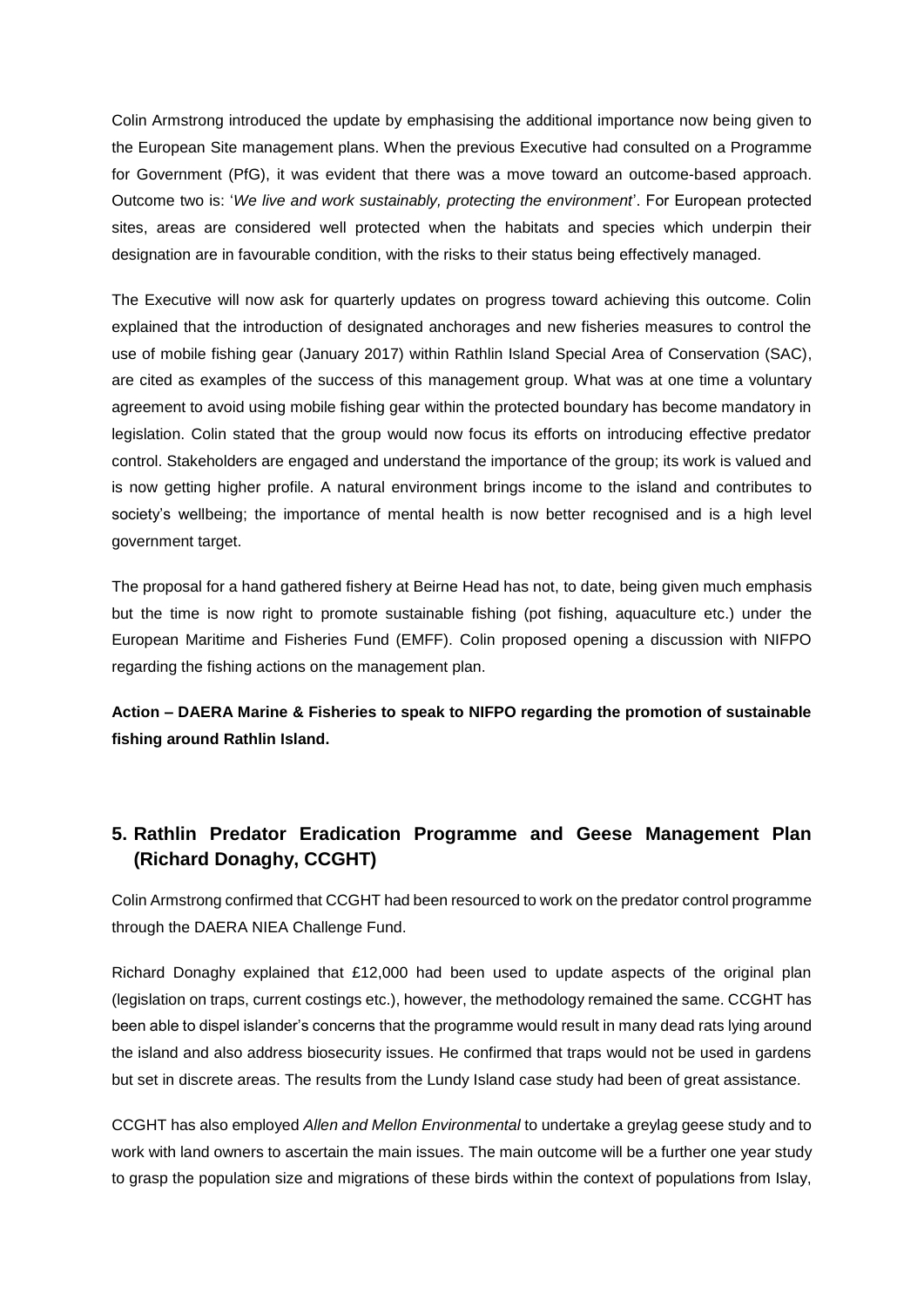Colonsay and Inishowen. Richard also confirmed that CCGHT had undertaken a consultation in partnership with the RDCA using more than 100 questionnaires sent to land owners, houses, farms and holiday homes on Rathlin Island. Most responses were very encouraging and the majority of large land owners responded.

Peter Harper advised that the LIFE project was open for applications until June 2017 and would fund 75% of project costs. The prospective cost for the rats and ferrets eradication programme may be c. £1.6 million but could be reduced by accounting for existing staff time and machinery. The cost of the geese management work may be c. £15,000. He asked if the proposed work had the full support of the islanders.

David Quinney Mee confirmed that significant progress had been made and that the sole opposition was from an individual house owner. A number of people who had been previously opposed now support the proposal and are keen for the project to progress. He qualified his comments by stating that there was a proviso from some respondents that they be kept informed of developments.

Kenny Bodles commented that he was surprised that there was not 100% support for the proposals and asked how the concerns of this person may be accommodated. Richard Donaghy said that the operational aspects of the work could exclude that person's household. Frank Devlin asked CCGHT if it was confident that all land owners had been consulted. Richard said that only two consultees had not responded, one of which was Causeway Coast and Glens Borough Council. Colin Armstrong explained that one of the conditions of the LIFE application process was that access agreements with land owners needed to be in place. Peter Harper stated that it was very encouraging to hear the positive feedback and that the RSPB was fully behind the proposals and would support them in any way it could. However, he reiterated the importance of having 100% support from islanders before proceeding. Kenny Bodles asked whether it was possible to send the relevant paperwork to the resident with concerns to inform that person's final decision. Colin Armstrong advised that the appropriate approach was best left to the judgement of the RDCA.

## **Action – RDCA to liaise with the final respondent regarding their concerns over the predator control programme.**

Colin Armstrong asked whether CCGHT was able to help the management group through the application process, as time was running short to apply before the closing date. He asked if RSPB had similar access agreements and could advise on those aspects of the application. Peter Harper confirmed that if there was full community support, RSPB would provide full support. Colin said that the time put in by the Rathlin Island EMS-MG would contribute as match funding. His recommendation was to make an application to the LIFE project for environmental management of the seabird populations on Rathlin Island, the main action of which would be the rat and ferret eradication programme. The staff time outlined in discussions may reduce the 25% match funding allocation. Rebecca Hunter advised that the 25% portion may need to be solely financial; she offered to check the rules on in-kind contributions. Joe Breen spoke about his attendance at a LIFE application workshop, and the lessons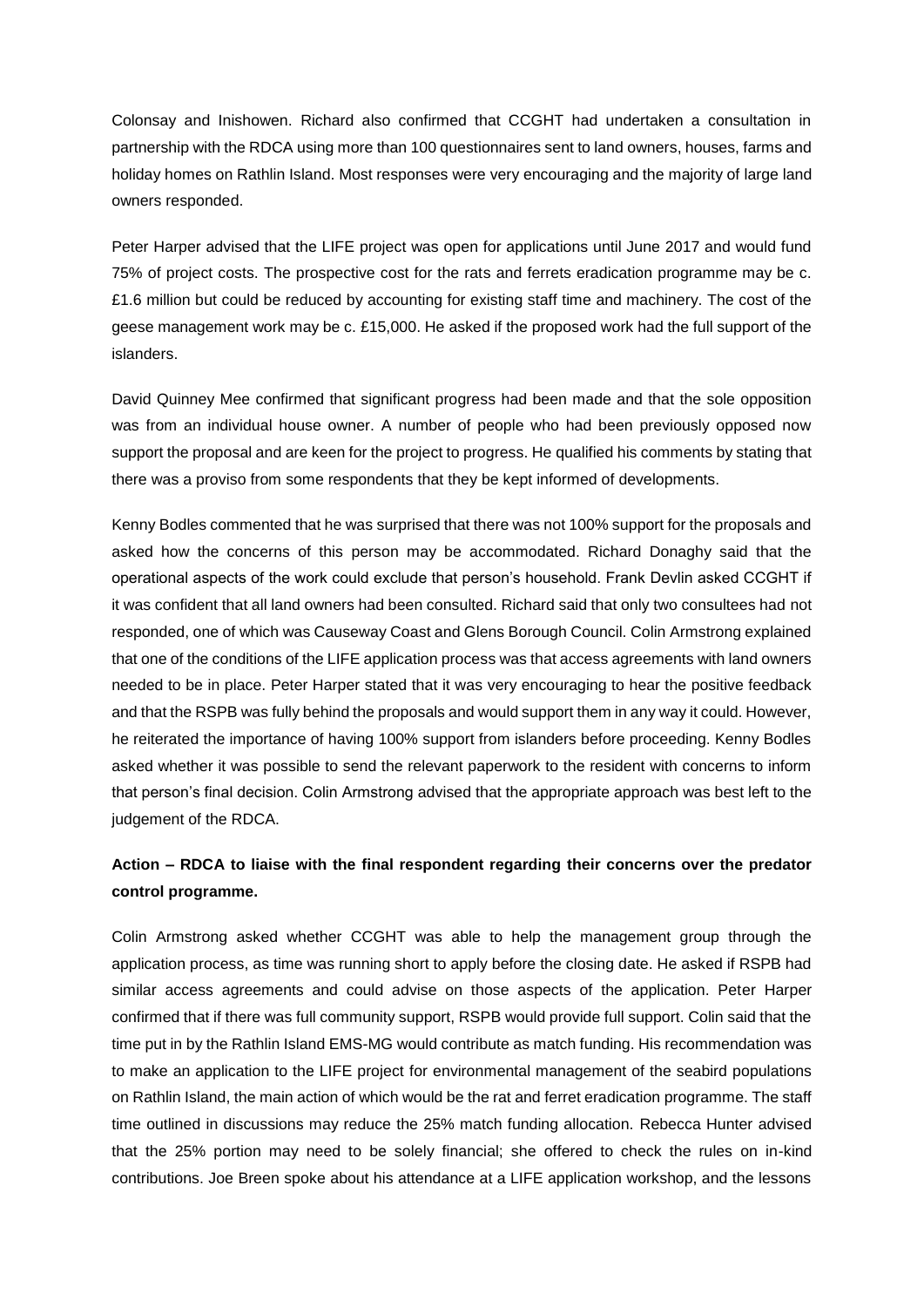learned there regarding failed applications e.g. incomplete application forms. Rebecca explained that Ulster Wildlife had an application underway and that the process was rigorous and need completed very carefully. She said that JNCC had published a draft application form online and would scope out applications in advance.

Colin Armstrong said that funding had run out for the geese management plan but that he would ascertain if the DAERA Environmental Farming Scheme (EFS) or Rural Affairs grants may be possible alternative sources of funding. Liam McFaul asked whether a lack of funding for the geese management study could jeopardise the wider project. Richard Donaghy stated that some farmers see the control of geese as a larger issue than rat and ferret management. Colin reiterated his commitment to source funding for a full 12 month study to start before next year's breeding season. Michael Cecil commented that as long as there is a commitment from the islanders to allow access, the timing of the geese management project is less critical. David Quinney Mee said that it had been noted, and valued, that the RSPB has remained supportive whilst being sensitive to early discussions. Colin closed this discussion by thanking all the parties involved for their hard work in progressing predator control on the island.

**Action – Colin Armstrong to discuss alternative sources of funding for the geese management plan with DAERA colleagues.**

### **6. Marine Ranger update (Gary Burrows, DAERA)**

Gary outlined some of the key Marine Ranger outputs in relation to Rathlin Island since the October 2016 meeting, explaining that this work took place in the context of a wider programme of monitoring and engagement between Belfast Lough and Lough Foyle:

- Prepared and circulated the minutes from the October 2016 Management Group meeting. Arranged the May 2017 meeting.
- Two boat-based patrols to Rathlin Island, in conjunction with site visits by Marine Licensing and Marine Conservation colleagues regulating the development of the new harbour. Patrols were undertaken on 18<sup>th</sup> January 2017 and 30<sup>th</sup> March 2017. No incursions into the SAC boundary or anchoring by vessels in areas of sensitive seabed habitats were observed; no other issues of concern noted.
- Four land-based patrols along the Antrim coast road toward Belfast Lough included monitoring toward Rathlin Island SAC/SPA/MCZ. Patrols were undertaken on 7th December 2016, 24<sup>th</sup> January 2017, 20<sup>th</sup> February 2017 and 8<sup>th</sup> March 2017. No incursions into the SAC boundary or anchoring by vessels in areas of sensitive seabed habitats were observed; no other issues of concern noted.
- Opportunistic monitoring toward the east side of Rathlin Island SAC/SPA/MCZ was undertaken from Torr Head during monthly cetacean surveys on 26<sup>th</sup> October 2016, 29<sup>th</sup> November 2016, 8<sup>th</sup> December 2016, 19<sup>th</sup> January 2017, 21<sup>st</sup> February, 6<sup>th</sup> March 2017 and 19<sup>th</sup> April 2017. No incursions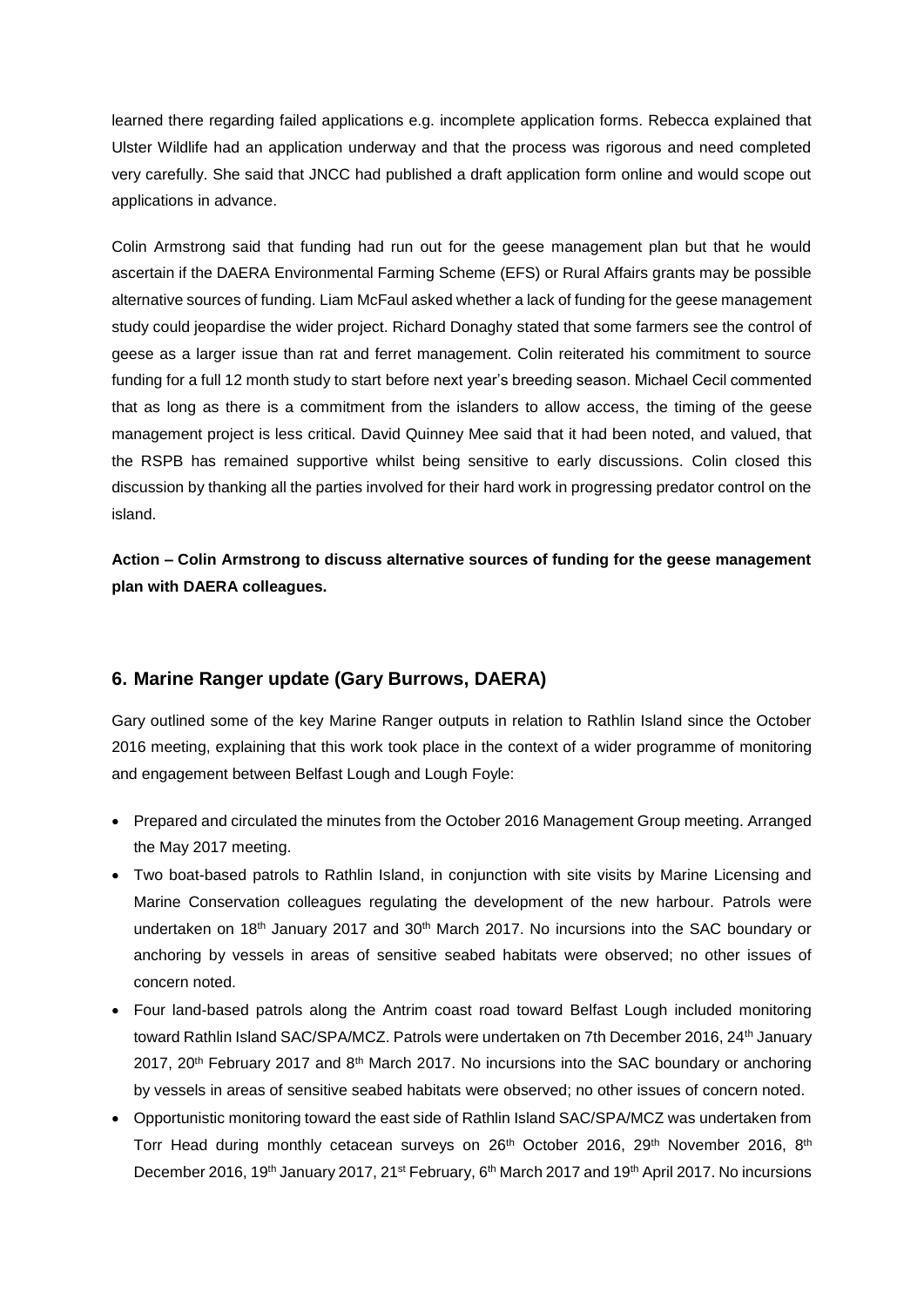into the SAC boundary or anchoring by vessels in areas of sensitive seabed habitats were observed; no other issues of concern noted.

- Evening presentation on *'The Marine Treasures of Rathlin Island'* was made to the RSPB Antrim Local Group on 14th November 2016.
- Presentation to 100 UUC students on '*Marine Conservation Management in Northern Ireland'*, including promotion and discussion of Rathlin Island  $SAC/SPA/MCZ$  on  $23<sup>rd</sup>$  March 2017.
- Joe Breen and Gary Burrows supplied Corish Productions with video of the underwater marine environment around Rathlin Island, as part of their contribution to five promotional seascape videos which CCGHT is producing for the Causeway Coastal Route area.
- Article in the Keep Northern Ireland Beautiful (KNIB) Marine Litter Report (2016) on the Rathlin Site Management Plan and the July 2016 boat-based marine litter survey of Rathlin Island. <https://www.daera-ni.gov.uk/publications/litter-beaches-northern-ireland-2014>

## **7. Update on refugee work in Mediterranean/Aegean (Michael Cecil, RDCA)**

Michael Cecil spoke to the management group about his ongoing work with refugees in the Mediterranean/Aegean, showing three videos to illustrate the extent of the crisis in the region.

He introduced the videos by explaining that he had been involved in relief work near Lesbos since 2016. Following conversations with others already working there, flights had been booked for his first visit as a relief worker. There were no tides in the local area but strong winds and challenging shore conditions. Up to 8000 refugees were arriving per day with no formal government response at the time and NGOs leading the relief work. Most boats were small (30 feet) and of poor quality, their operators generally having no training.

The first video showed that there was much activity at night. Refugees arriving ashore in Turkey tend not to end up in camps due to protracted bureaucracy; people often end their journeys by camping in fields. With c. 500,000 refugees arriving in up to 8000 boats, there is also an environmental impact. Michael explained that he was due to return in June 2017 as the rescue boat was in constant need of skippers and crew. Thousands of refugees were arriving daily from the Middle East, often suffering hypothermia. They feared becoming lost at sea or tear gassed at the borders but through desperation, they are forced to make the hazardous crossings. Though traumatised by the long and arduous journey, making landfall does not signal the end of their hardship as many will be forced to spend several more weeks trying to travel across Europe.

Responders will often be the first people that refugees meet. Michael worked as part of a team of six people using a donated ex-RNLI lifeboat. Major changes came in 2016 as European countries took measures to control their borders more rigorously reducing the numbers of people attempting crossings. However, this had the effect of making journeys more hazardous as refugees opted to travel with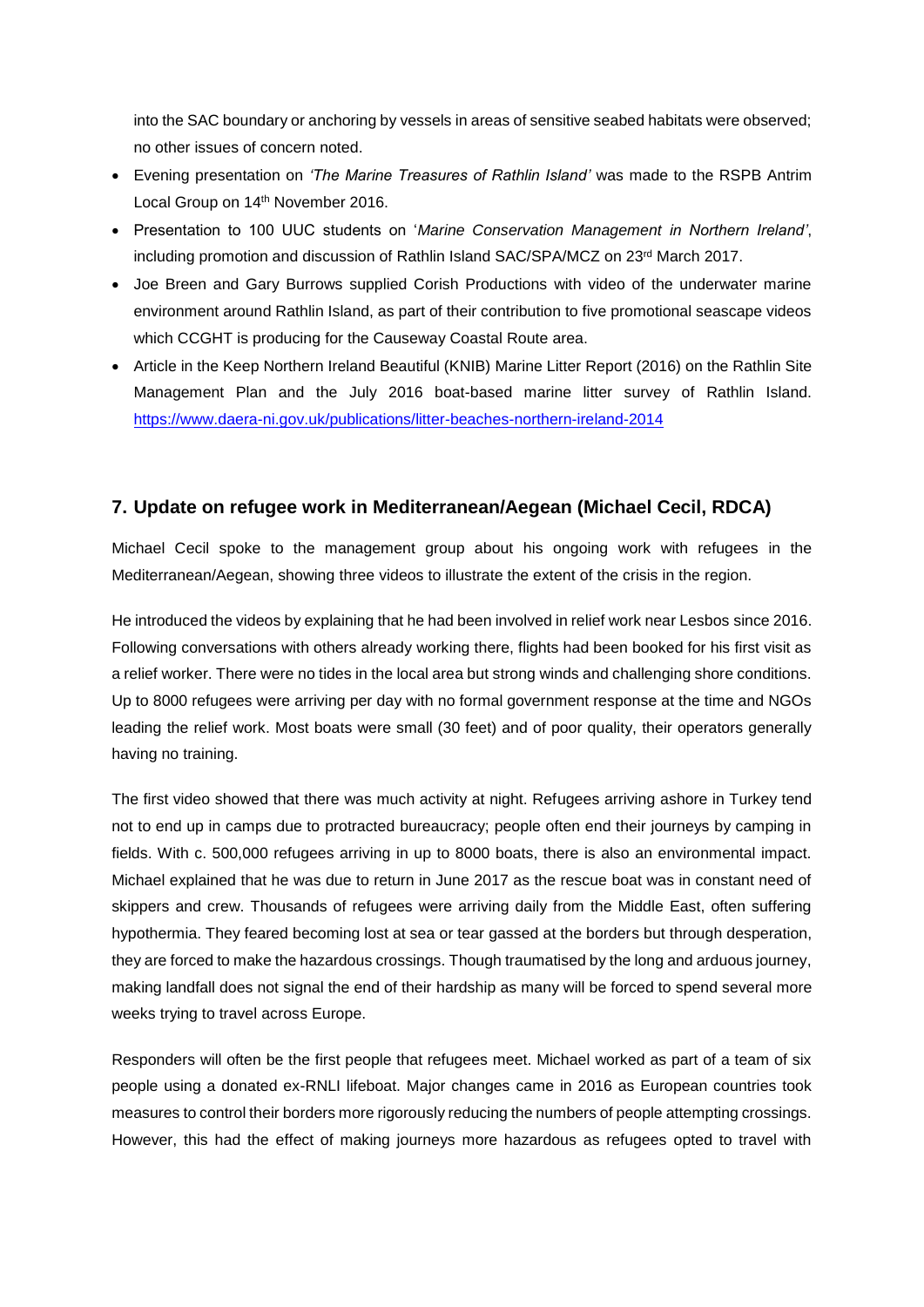smugglers, often at gunpoint. In one incident, Michael's team helped by recovering bodies from a sunken boat.

The second video considered the issues of paranoia and xenophobia, and followed a New York resident who travelled to Greece to help with relief work and to see *"if the refugees are as undesirable as they say".* It showed how smugglers abused the vulnerable and yet *"Europe doesn't want them."* It focused on refugees from Syria and highlighted the policies of the American Senate to prevent Syrian refugees from entering the USA.

In the final video, '*Mo Chara in Action'*, the work of the Lighthouse Charity and Proactiva is profiled. It showed vessels assisting refugees landing at Skala, Greece.

David Quinney Mee provided some closing thoughts, commenting that whilst Michael's presentation was very different to the usual maritime business of the group, when we view the sea as a bridge rather than an obstacle, we realise that we are all linked. There are certainly environmental issues but more critically, we need to consider our human response when so many vulnerable people need rescued off the rocks. He compared our risk assessments to the intricate boat operations to rescue refugees. He added that whilst the care that Liam and others give to seabirds is appropriate, we all need to think about our personal and collective response to those in need.

#### **8. AOB**

#### **Rathlin Marine Conservation Zone (MCZ)**

Colin Armstrong stated that at the time of the last meeting (October 2016), the Rathlin Marine Conservation Zone (MCZ) had not yet been designated. It is now designated and DAERA is scoping out fisheries management measures that will be needed as part of the overall management of the MCZ e.g. stakeholder consultation for mobile fishing gear to the north of Rathlin Island. Similar measures will be considered for the other Northern Ireland MCZs.

#### **Ferret damage to puffin colony**

Liam McFaul presented photographs showing damage to seabird colonies on a stack close to West Light, Rathlin Island in April 2017. A single ferret managed to access the main puffin breeding colony and killed a minimum of 15 puffins within two days; there were probably many more dead birds unaccounted for. All the seabirds killed were puffins; there were no razorbills or kittiwakes. The ferret could not have swum to the stack so must have come down from above, possibly having fallen down the cliff. It was noticed by a member of the public who saw it emerge from a burrow among the puffins. The stack was approached by boat and eight traps set, successfully catching the ferret on the second day; it was a male, weighing 1.6kg. This case provided compelling evidence of the significant damage to bird populations that a single ferret can do when controls are not in place.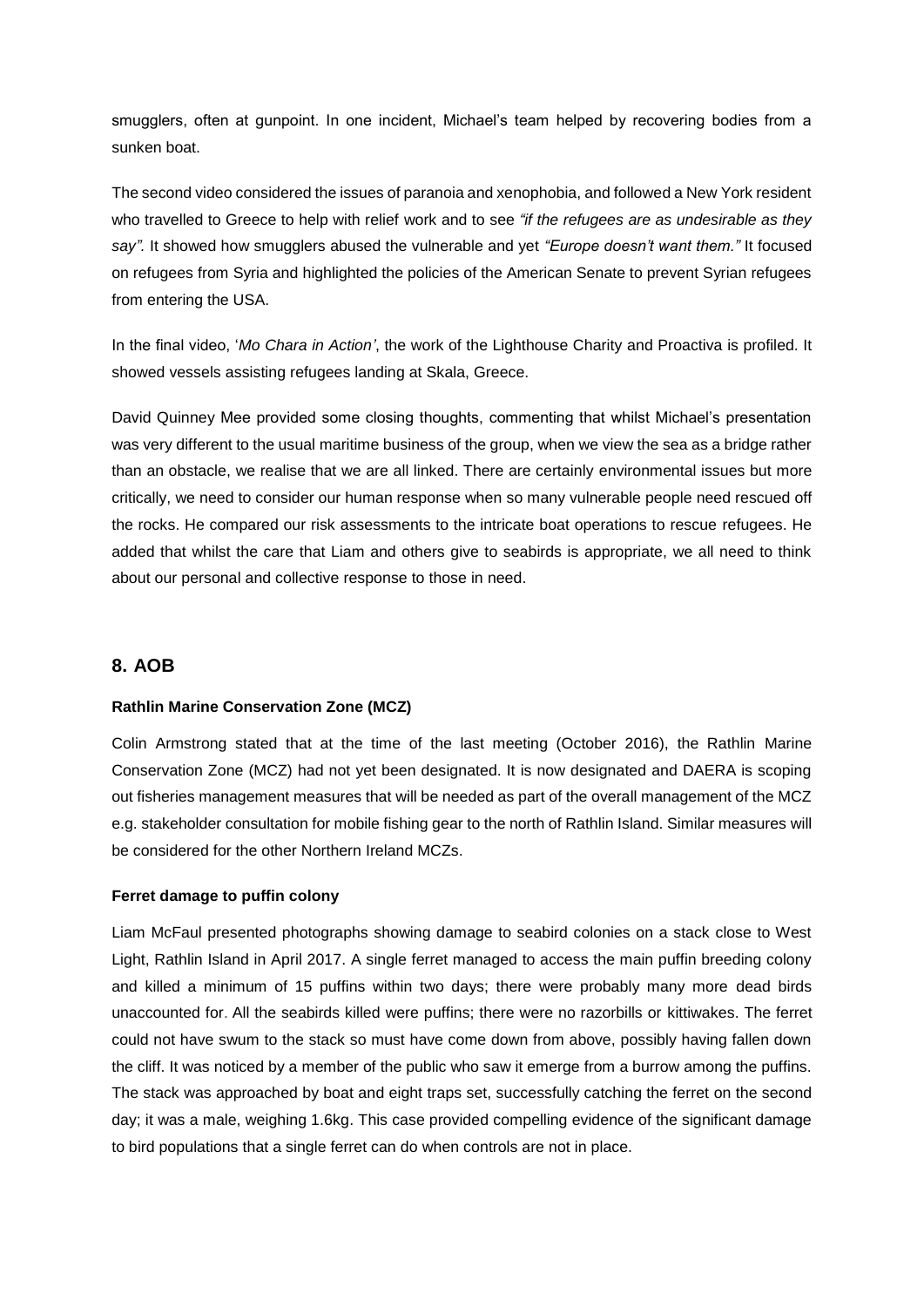

Dead ferret with puffin remains, April 2017. Photo credit: Liam McFaul.

#### **Dark Skies project**

David Quinney Mee and Michael Cecil explained that this project has been discussed since a RDCA visit to the Isle of Coll (Inner Hebrides). Dark Sky Discovery Sites are a nationwide network of places that provide great views and which are accessible to everyone. They have been nominated by local groups and organisations as their top local spot to see the stars.

David indicated that the application process was challenging. If applying for status as a Dark Sky Discovery Site, the location would need to be secure, risk assessed and have disability access. Kebble Cottage car park may be suitable as a place where people could observe the night sky. RDCA has no funding to apply for this at the moment.

The second more rigorous application is for International Dark Sky Places designations – these include Communities, Parks, Reserves or Sanctuaries. This would require, at the very least, an audit of light levels and anything that may need planning permission. Applying for the international designations would need more human resources but may be an easier process.

Liam McFaul explained that the ground behind the RSPB West Light Seabird Centre had a 360° view of the sky. The RDCA had spoken to Armagh Planetarium in the past but had received a limited response to date. Graham Thompson suggested that if there was a strong interest from the